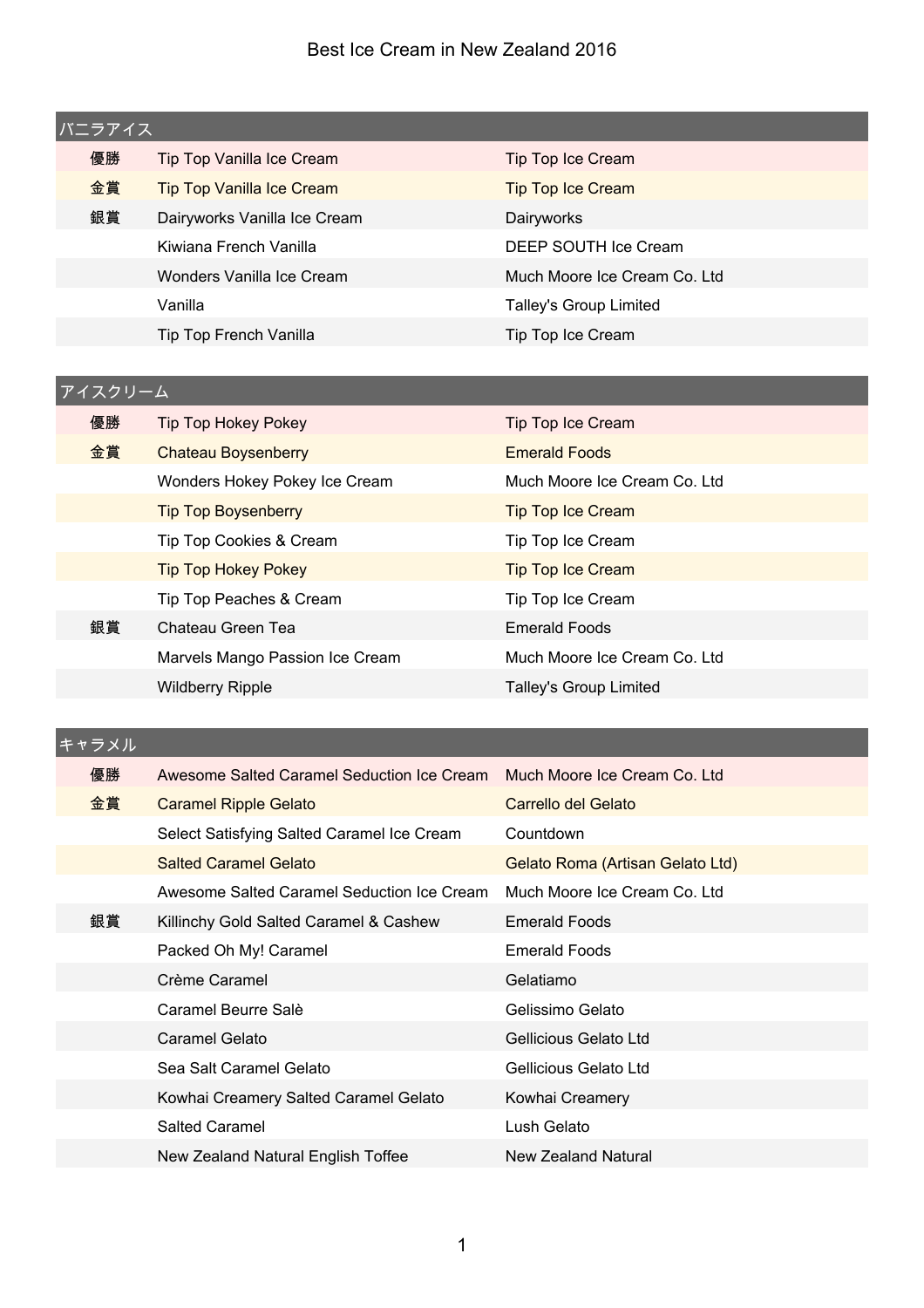| Salted Caramel and Roasted Cashew Ice Cream Puhoi Valley Cafe |                        |
|---------------------------------------------------------------|------------------------|
| <b>Salted Caramel</b>                                         | Rush Munro's of NZ Ltd |
| <b>Tip Top Swirly Caramel</b>                                 | Tip Top Ice Cream      |
| <b>Salted Caramel</b>                                         | Zuzu's Gelato          |

# プレミアム・バニラアイス

| 優勝 | <b>Premium Vanilla</b>                   | <b>Talley's Group Limited</b>  |
|----|------------------------------------------|--------------------------------|
| 金賞 | New Zealand Natural Classic Vanilla      | New Zealand Natural            |
|    | PURE Vanilla Bean Ice Cream              | PURE New Zealand Ice Cream     |
|    | <b>Premium Vanilla</b>                   | <b>Talley's Group Limited</b>  |
|    | Vanilla                                  | Talley's Group Limited         |
| 銀賞 | Vanilla Bean Ice Cream                   | Carrello del Gelato            |
|    | Dairyworks Smooth Vanilla Bean Ice Cream | Dairyworks                     |
|    | Vanilla Food Service                     | Joy Ice Cream                  |
|    | Vanilla                                  | Rush Munro's of NZ Ltd         |
|    | Vanilla Bean                             | Rush Munro's of NZ Ltd         |
|    | Vanilla                                  | Wooden Spoon Boutique Freezery |
|    | Vanilla Ice Cream                        | Zany Zeus Ltd                  |

# プレミアム・アイスクリーム

| 優勝 | Matakana Roasted Coffee Affogato Ice Cream                   | <b>Puhoi Valley Cafe</b> |
|----|--------------------------------------------------------------|--------------------------|
| 金賞 | Kapiti Black Doris Plum & Crème Fraiche                      | Kapiti Ice Cream         |
|    | Kapiti Passionfruit & Lemon                                  | Kapiti Ice Cream         |
|    | <b>Kapiti Summer Nectarine</b>                               | Kapiti Ice Cream         |
|    | Matakana Roasted Coffee Affogato Ice Cream                   | Puhoi Valley Cafe        |
|    | <b>Manuka Honey</b>                                          | Rush Munro's of NZ Ltd   |
|    | Hokey Pokey Ice Cream                                        | Zany Zeus Ltd            |
|    | White Chocolate and Raspberry Ice Cream                      | Zany Zeus Ltd            |
|    |                                                              |                          |
| 銀賞 | Pics Peanut Butter Ice Cream                                 | Carrello del Gelato      |
|    | Select Indulgent Triple Chocolate Ice Cream                  | Countdown                |
|    | Dairyworks Old Fashioned Lemonade Ice Cream Dairyworks       |                          |
|    | DEEP SOUTH Peaches & Cream                                   | DEEP SOUTH Ice Cream     |
|    | <b>DEEP SOUTH Premium Licorice</b>                           | DEEP SOUTH Ice Cream     |
|    | Killinchy Gold Maple Syrup & Walnut                          | <b>Emerald Foods</b>     |
|    | Killinchy Gold Whittaker's Dark Ghana Peppermi Emerald Foods |                          |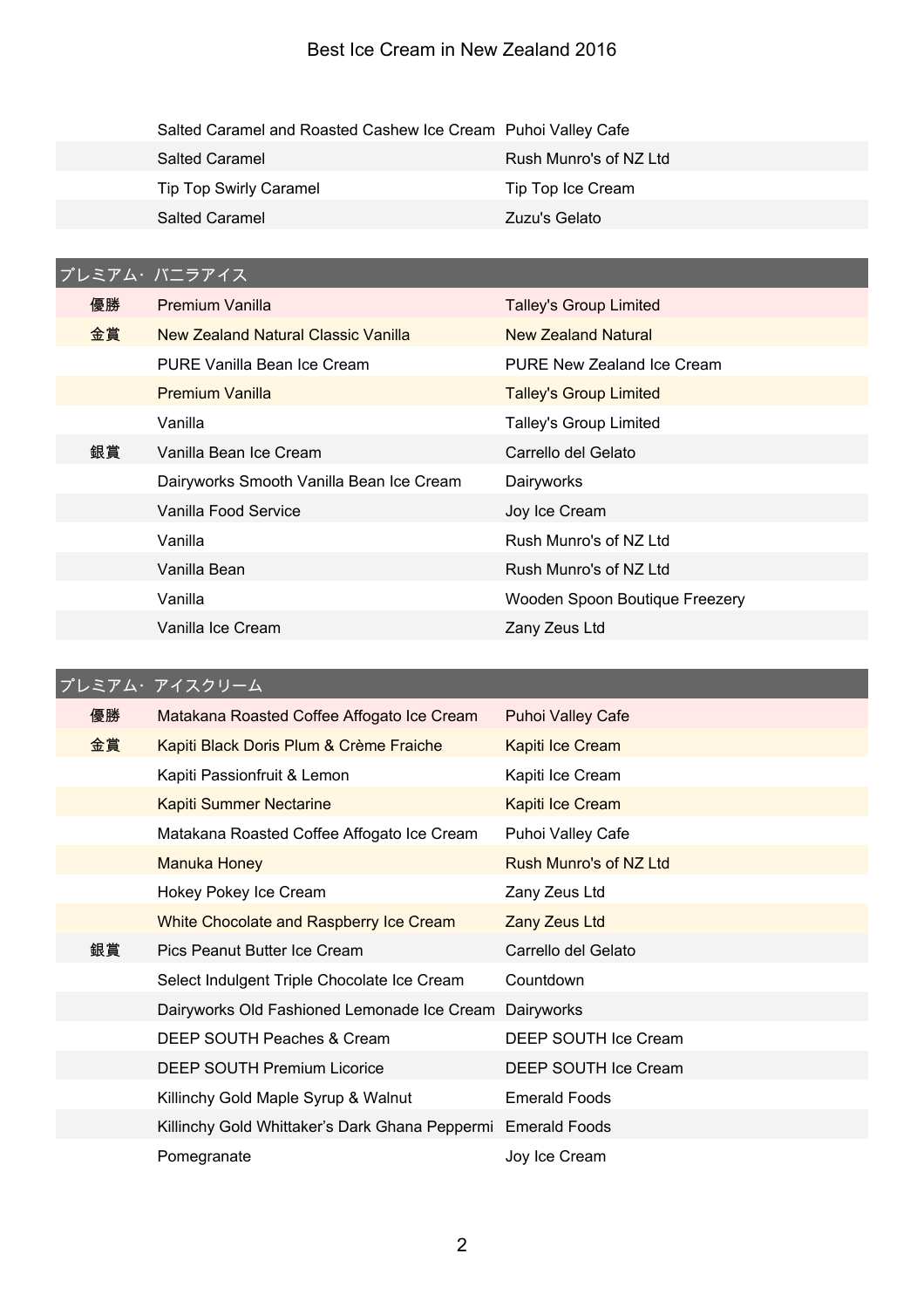| Stracciatella                                                         | Joy Ice Cream                     |
|-----------------------------------------------------------------------|-----------------------------------|
| Kohu Road - Orange Choc Chip                                          | Kohu Road Ltd                     |
| Lemon Thyme                                                           | <b>Mama's Scream-licious</b>      |
| Awesome Boysenberry Ripple Ice Cream                                  | Much Moore Ice Cream Co. Ltd      |
| Maple Walnut Ice Cream                                                | Much Moore Ice Cream Co. Ltd      |
| Mango & Frozen Yoghurt                                                | Patagonia Chocolates Ltd          |
| Mocha Cream                                                           | Patagonia Chocolates Ltd          |
| Chai Latte and Chocolate Ripple                                       | Puhoi Valley Cafe                 |
| Lemon Stracciatella Ice Cream                                         | Puhoi Valley Cafe                 |
| Puhoi White Chocolate and Caramel Ice Cream                           | Puhoi Valley Cafe                 |
| PURE Fig and Honey Ice Cream                                          | PURE New Zealand Ice Cream        |
| PURE Hokey Pokey Ice Cream                                            | <b>PURE New Zealand Ice Cream</b> |
| PURE Kaffir Lime and Ginger Ice Cream                                 | <b>PURE New Zealand Ice Cream</b> |
| PURE Mascarpone, Date and Orange Ice Cream PURE New Zealand Ice Cream |                                   |
| Double Choc Chip                                                      | Rush Munro's of NZ Ltd            |
| Maple Walnut                                                          | Rush Munro's of NZ Ltd            |
| Passionfruit                                                          | Rush Munro's of NZ Ltd            |
| Rum & Raisin                                                          | The Ice Cream People              |
| Mint Choc Magic                                                       | Wendy's Supa Sundaes              |
| Greek Yoghurt Ice Cream                                               | Zany Zeus Ltd                     |

ジェラート

| 優勝 | Espresso                      | The Bay Treats Ltd T/A Gelato 2U |
|----|-------------------------------|----------------------------------|
| 金賞 | <b>Hazelnut Gelato</b>        | Gelato Roma (Artisan Gelato Ltd) |
|    | <b>Walnut Gelato</b>          | Gelato Roma (Artisan Gelato Ltd) |
|    | <b>Daring Durian</b>          | Gelissimo Gelato                 |
|    | Apple Cinnamon Yoghurt Gelato | Gellicious Gelato Ltd            |
|    | Kohu Road - Frozen Yoghurt    | Kohu Road Ltd                    |
|    | Lush Espresso                 | Lush Gelato                      |
|    | <b>Lush Gingernut</b>         | Lush Gelato                      |
|    | Banana                        | Penguino Browns Bay              |
|    | <b>Hazelnut</b>               | Penguino Browns Bay              |
|    | Espresso                      | The Bay Treats Ltd T/A Gelato 2U |
| 銀賞 | Chocolate Gelato              | Gelato Roma (Artisan Gelato Ltd) |
|    | Fix & Fogg Peanut Butter      | Gelissimo Gelato                 |
|    | Old Fashioned Hokey Pokey     | Gelissimo Gelato                 |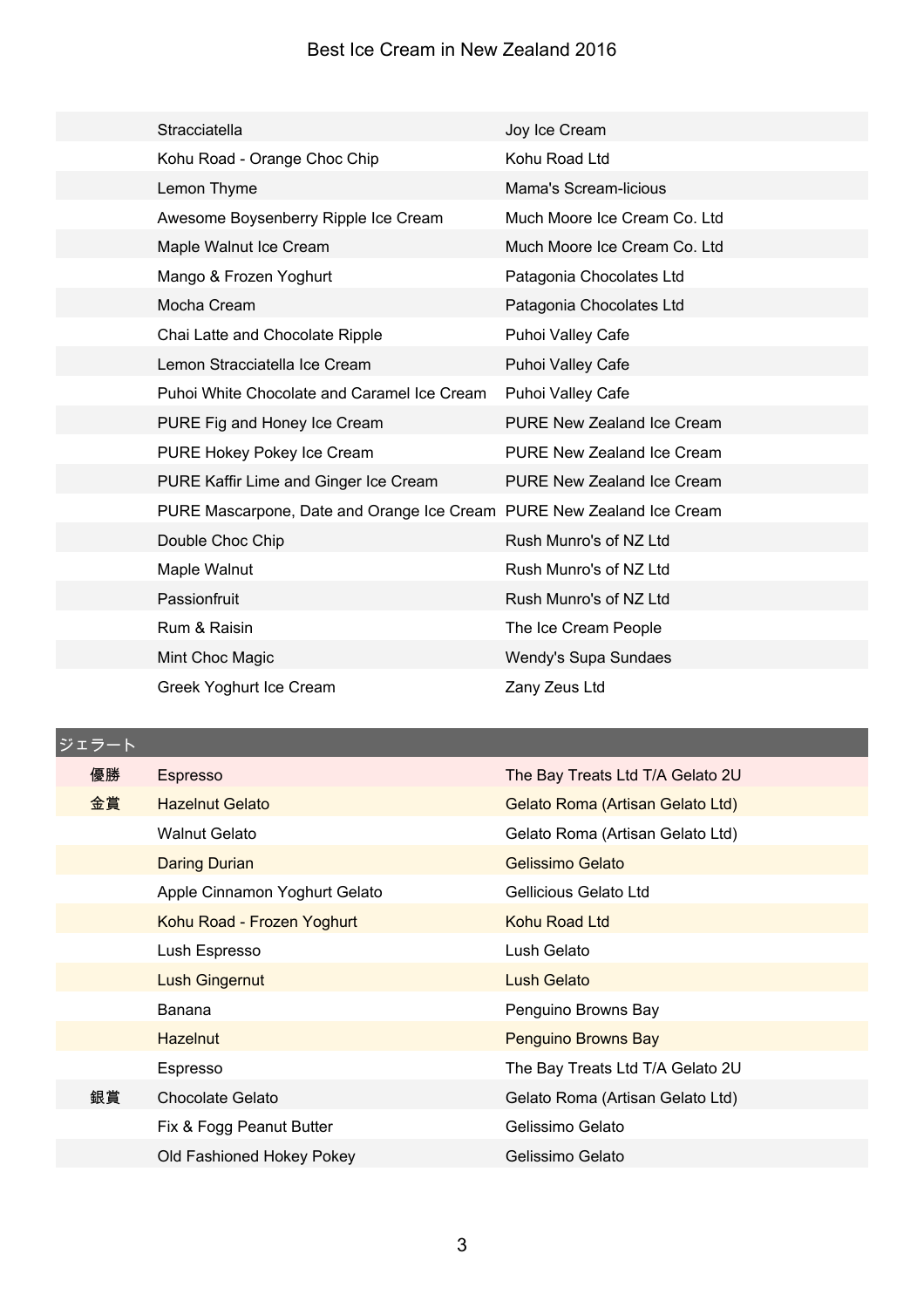| Coconut Gelato                              | Gellicious Gelato Ltd            |
|---------------------------------------------|----------------------------------|
| Hazelnut Gelato                             | Gellicious Gelato Ltd            |
| Chocolate                                   | Koru Ice Ltd                     |
| Kowhai Creamery Blueberry Gelato            | Kowhai Creamery                  |
| Lush Vanilla Bean                           | Lush Gelato                      |
| Lemon Cake                                  | Penguino Browns Bay              |
| <b>PURE Coconut and Blackcurrant Gelato</b> | PURE New Zealand Ice Cream       |
| PURE Salted Coconut and Mango Gelato        | PURE New Zealand Ice Cream       |
| Tiramisu                                    | The Bay Treats Ltd T/A Gelato 2U |
| Choco Malt                                  | Zuzu's Gelato                    |
| Licorice                                    | Zuzu's Gelato                    |

# シャーベット(ソルベ)

| 優勝 | Feijoa Sorbet                            | Carrello del Gelato              |
|----|------------------------------------------|----------------------------------|
| 金賞 | <b>Feijoa Sorbet</b>                     | Carrello del Gelato              |
|    | Raspberry Sorbet                         | Carrello del Gelato              |
|    | <b>Raspberry Sorbet</b>                  | Gelatiamo                        |
|    | Guava-Go-Go                              | Gelissimo Gelato                 |
|    | <b>Lemon Elder</b>                       | Gelissimo Gelato                 |
|    | Feijoa Sorbet                            | Gellicious Gelato Ltd            |
|    | Boysenberry, Strawberry & Apple Sorbet   | Patagonia Chocolates Ltd         |
|    | Watermelon Mintleaf Chilli Flakes Sorbet | Penguino Ice Cream Cafe          |
| 銀賞 | <b>Mandarin Sorbet</b>                   | Carrello del Gelato              |
|    | Killinchy Gold Berry Fusion Sorbet       | <b>Emerald Foods</b>             |
|    | <b>Boysenberry Sorbet</b>                | Gelato Roma (Artisan Gelato Ltd) |
|    | Rhubarb Rhubarb                          | Gelissimo Gelato                 |
|    | <b>Watermelon Cooler</b>                 | Gelissimo Gelato                 |
|    | Mango Sorbet                             | Gellicious Gelato Ltd            |
|    | <b>Passionfruit Sorbet</b>               | Gellicious Gelato Ltd            |
|    | Raspberry Sorbet                         | Gellicious Gelato Ltd            |
|    | <b>Tropical Mango</b>                    | Ginelli's                        |
|    | New Zealand Natural Berryfruit Sorbet    | <b>New Zealand Natural</b>       |
|    | New Zealand Natural Mango Sorbet         | New Zealand Natural              |
|    | Raspberry Sorbet                         | Patagonia Chocolates Ltd         |
|    | <b>Strawberry Sorbet</b>                 | Patagonia Chocolates Ltd         |
|    | Strawberry                               | Penguino Browns Bay              |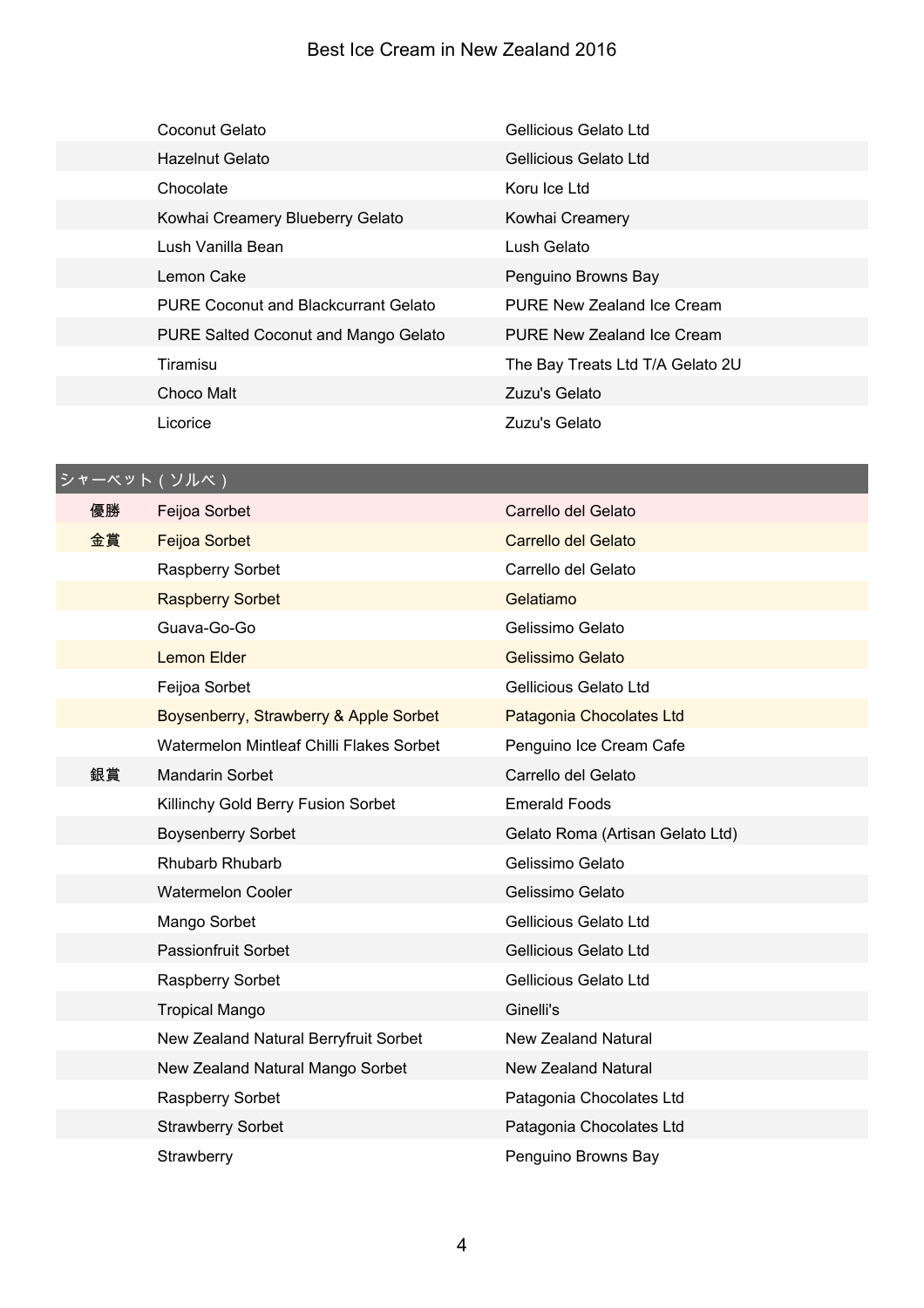|            | Feijoa                            | The Bay Treats Ltd T/A Gelato 2U |  |  |
|------------|-----------------------------------|----------------------------------|--|--|
|            | Hawke's Bay Damson Plum           | The Bay Treats Ltd T/A Gelato 2U |  |  |
|            | Mandarin                          | Zuzu's Gelato                    |  |  |
|            |                                   |                                  |  |  |
| 低脂肪アイスクリーム |                                   |                                  |  |  |
| 優勝         | Awesome Strawberry Yoghurt        | Much Moore Ice Cream Co. Ltd.    |  |  |
| 金賞         | <b>Awesome Strawberry Yoghurt</b> | Much Moore Ice Cream Co. Ltd     |  |  |

| 銀賞 | New Zealand Natural Mango Passionfruit Yoghurt New Zealand Natural |                        |
|----|--------------------------------------------------------------------|------------------------|
|    | New Zealand Natural Natural Yoghurt                                | New Zealand Natural    |
|    | French Vanilla                                                     | Talley's Group Limited |
|    | Tip Top Light Hokey Pokey                                          | Tip Top Ice Cream      |
|    | Tip Top Light Vanilla                                              | Tip Top Ice Cream      |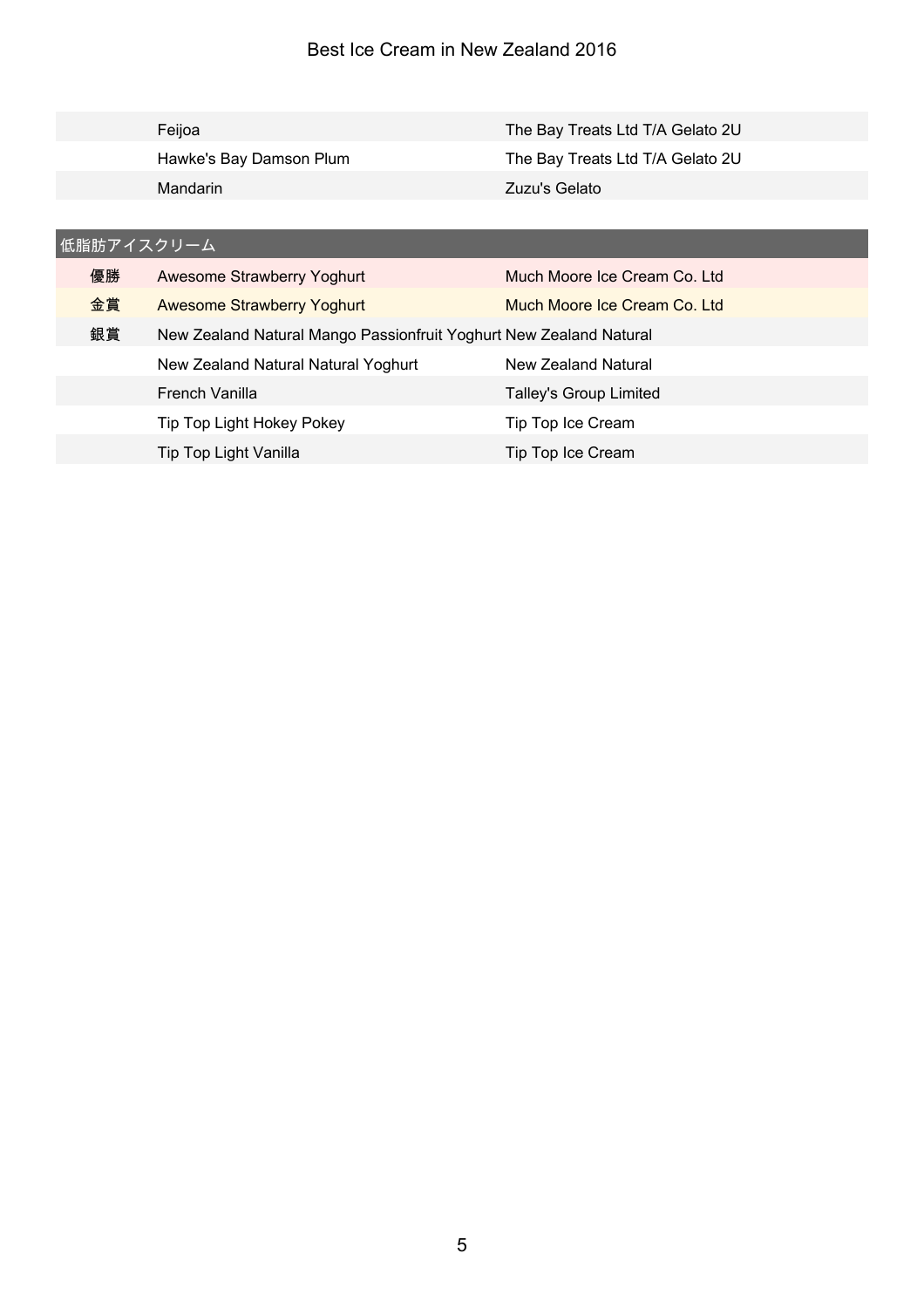| メーカー名                            | 順位 | 名前                                                           | アイスの種類        |
|----------------------------------|----|--------------------------------------------------------------|---------------|
| Carrello del Gelato              | 優勝 | Feijoa Sorbet                                                | シャーベット (ソルベ)  |
|                                  | 金賞 | <b>Caramel Ripple Gelato</b>                                 | キャラメル         |
|                                  | 金賞 | <b>Raspberry Sorbet</b>                                      | シャーベット (ソルベ)  |
|                                  | 銀賞 | Vanilla Bean Ice Cream                                       | プレミアム・バニラアイス  |
|                                  | 銀賞 | Pics Peanut Butter Ice Cream                                 | プレミアム・アイスクリーム |
|                                  | 銀賞 | <b>Mandarin Sorbet</b>                                       | シャーベット(ソルベ)   |
| Countdown                        | 金賞 | Select Satisfying Salted Caramel Ice Cream                   | キャラメル         |
|                                  | 銀賞 | Select Indulgent Triple Chocolate Ice Cream                  | プレミアム・アイスクリーム |
| Dairyworks                       | 銀賞 | Dairyworks Vanilla Ice Cream                                 | バニラアイス        |
|                                  | 銀賞 | Dairyworks Smooth Vanilla Bean Ice Cream                     | プレミアム・バニラアイス  |
| Dairyworks                       | 銀賞 | Dairyworks Old Fashioned Lemonade Ice Cream プレミアム・アイスクリーム    |               |
| DEEP SOUTH Ice Cream             | 銀賞 | Kiwiana French Vanilla                                       | バニラアイス        |
|                                  | 銀賞 | DEEP SOUTH Peaches & Cream                                   | プレミアム・アイスクリーム |
|                                  | 銀賞 | <b>DEEP SOUTH Premium Licorice</b>                           | プレミアム・アイスクリーム |
| <b>Emerald Foods</b>             | 金賞 | <b>Chateau Boysenberry</b>                                   | アイスクリーム       |
|                                  | 銀賞 | Chateau Green Tea                                            | アイスクリーム       |
|                                  | 銀賞 | Killinchy Gold Salted Caramel & Cashew                       | キャラメル         |
|                                  | 銀賞 | Packed Oh My! Caramel                                        | キャラメル         |
|                                  | 銀賞 | Killinchy Gold Maple Syrup & Walnut                          | プレミアム・アイスクリーム |
|                                  | 銀賞 | Killinchy Gold Whittaker's Dark Ghana Peppermi フレミアム・アイスクリーム |               |
|                                  | 銀賞 | Killinchy Gold Berry Fusion Sorbet                           | シャーベット(ソルベ)   |
| Gelatiamo                        | 金賞 | <b>Raspberry Sorbet</b>                                      | シャーベット (ソルベ)  |
|                                  | 銀賞 | Crème Caramel                                                | キャラメル         |
| Gelato Roma (Artisan Gelato Ltd) | 金賞 | <b>Hazelnut Gelato</b>                                       | ジェラート         |
|                                  | 金賞 | <b>Salted Caramel Gelato</b>                                 | キャラメル         |
|                                  | 金賞 | <b>Walnut Gelato</b>                                         | ジェラート         |
|                                  | 銀賞 | <b>Boysenberry Sorbet</b>                                    | シャーベット (ソルベ)  |
|                                  | 銀賞 | Chocolate Gelato                                             | ジェラート         |
| Gelissimo Gelato                 | 金賞 | <b>Daring Durian</b>                                         | ジェラート         |
|                                  | 金賞 | Guava-Go-Go                                                  | シャーベット (ソルベ)  |
|                                  | 金賞 | Lemon Elder                                                  | シャーベット (ソルベ)  |
|                                  | 銀賞 | Caramel Beurre Salè                                          | キャラメル         |
|                                  | 銀賞 | Fix & Fogg Peanut Butter                                     | ジェラート         |
|                                  | 銀賞 | Old Fashioned Hokey Pokey                                    | ジェラート         |
|                                  | 銀賞 | Rhubarb Rhubarb                                              | シャーベット(ソルベ)   |
|                                  | 銀賞 | <b>Watermelon Cooler</b>                                     | シャーベット(ソルベ)   |
| Gellicious Gelato Ltd            | 金賞 | Apple Cinnamon Yoghurt Gelato                                | ジェラート         |
|                                  | 金賞 | Feijoa Sorbet                                                | シャーベット (ソルベ)  |
|                                  | 銀賞 | Caramel Gelato                                               | キャラメル         |
|                                  | 銀賞 | Coconut Gelato                                               | ジェラート         |
|                                  | 銀賞 | <b>Hazelnut Gelato</b>                                       | ジェラート         |
|                                  | 銀賞 | Mango Sorbet                                                 | シャーベット(ソルベ)   |
|                                  | 銀賞 | <b>Passionfruit Sorbet</b>                                   | シャーベット (ソルベ)  |
|                                  | 銀賞 | Raspberry Sorbet                                             | シャーベット (ソルベ)  |
|                                  | 銀賞 | Sea Salt Caramel Gelato                                      | キャラメル         |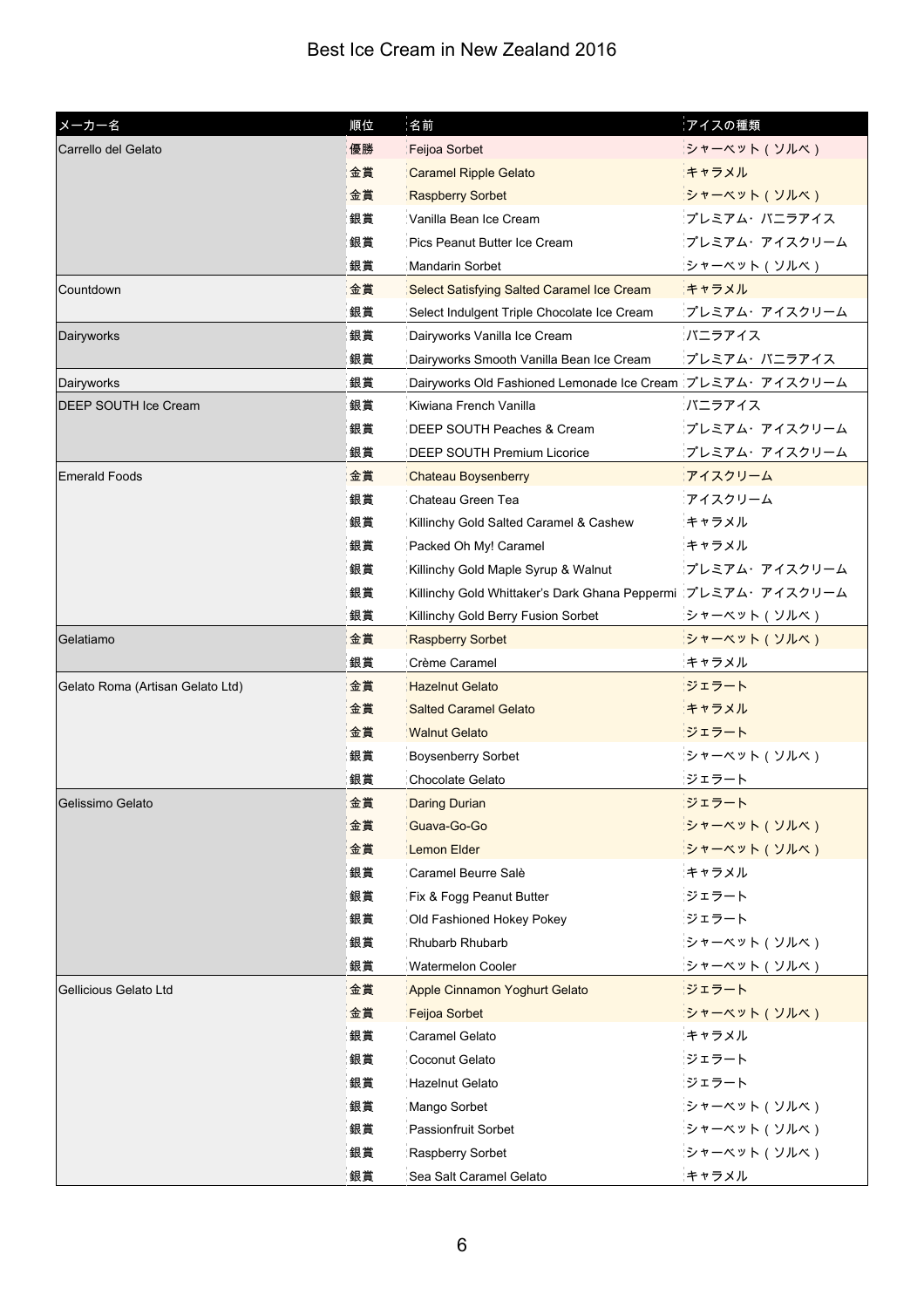| Ginelli's                    | 銀賞 | Pomegranate                                               | プレミアム・アイスクリーム        |
|------------------------------|----|-----------------------------------------------------------|----------------------|
| Joy Ice Cream                | 銀賞 | Stracciatella                                             | プレミアム・アイスクリーム        |
|                              | 銀賞 | Tropical Mango                                            | シャーベット (ソルベ)         |
|                              | 銀賞 | Vanilla Food Service                                      | プレミアム・バニラアイス         |
| Kapiti Ice Cream             | 金賞 | Kapiti Black Doris Plum & Crème Fraiche                   | プレミアム・アイスクリーム        |
|                              | 金賞 | Kapiti Passionfruit & Lemon                               | プレミアム・アイスクリーム        |
|                              | 金賞 | Kapiti Summer Nectarine                                   | プレミアム・アイスクリーム        |
| Kohu Road Ltd                | 金賞 | Kohu Road - Frozen Yoghurt                                | ジェラート                |
|                              | 銀賞 | Kohu Road - Orange Choc Chip                              | プレミアム・アイスクリーム        |
| Koru Ice Ltd                 | 銀賞 | Chocolate                                                 | ジェラート                |
| Kowhai Creamery              | 銀賞 | Kowhai Creamery Salted Caramel Gelato                     | キャラメル                |
|                              | 銀賞 | Kowhai Creamery Blueberry Gelato                          | ジェラート                |
| Lush Gelato                  | 金賞 | Lush Espresso                                             | ジェラート                |
|                              | 金賞 | Lush Gingernut                                            | ジェラート                |
|                              | 銀賞 | Lush Vanilla Bean                                         | ジェラート                |
|                              | 銀賞 | Salted Caramel                                            | キャラメル                |
| Mama's Scream-licious        | 銀賞 | Lemon Thyme                                               | プレミアム・アイスクリーム        |
| Much Moore Ice Cream Co. Ltd | 優勝 | Awesome Salted Caramel Seduction Ice Cream                | キャラメル                |
|                              | 優勝 | Awesome Strawberry Yoghurt                                | 低脂肪アイスクリーム           |
|                              | 金賞 | <b>Wonders Hokey Pokey Ice Cream</b>                      | アイスクリーム              |
|                              | 銀賞 | Awesome Boysenberry Ripple Ice Cream                      | <i>プレミアム・アイスクリーム</i> |
|                              | 銀賞 | Maple Walnut Ice Cream                                    | プレミアム・アイスクリーム        |
|                              | 銀賞 | Marvels Mango Passion Ice Cream                           | アイスクリーム              |
|                              | 銀賞 | Wonders Vanilla Ice Cream                                 | バニラアイス               |
| <b>New Zealand Natural</b>   | 金賞 | New Zealand Natural Classic Vanilla                       | プレミアム・バニラアイス         |
|                              | 銀賞 | New Zealand Natural Berryfruit Sorbet                     | シャーベット(ソルベ)          |
|                              | 銀賞 | New Zealand Natural English Toffee                        | キャラメル                |
|                              | 銀賞 | New Zealand Natural Mango Passionfruit Yoghurt 低脂肪アイスクリーム |                      |
|                              | 銀賞 | New Zealand Natural Mango Sorbet                          | シャーベット(ソルベ)          |
|                              | 銀賞 | New Zealand Natural Natural Yoghurt                       | 低脂肪アイスクリーム           |
| Patagonia Chocolates Ltd     | 金賞 | Boysenberry, Strawberry & Apple Sorbet                    | シャーベット (ソルベ)         |
|                              | 銀賞 | Mango & Frozen Yoghurt                                    | プレミアム・アイスクリーム        |
|                              | 銀賞 | Mocha Cream                                               | プレミアム・アイスクリーム        |
|                              | 銀賞 | Raspberry Sorbet                                          | シャーベット(ソルベ)          |
|                              | 銀賞 | <b>Strawberry Sorbet</b>                                  | シャーベット(ソルベ)          |
| Penguino Browns Bay          | 金賞 | Banana                                                    | ジェラート                |
|                              | 金賞 | Hazelnut                                                  | ジェラート                |
|                              | 銀賞 | Lemon Cake                                                | ジェラート                |
|                              | 銀賞 | Strawberry                                                | シャーベット (ソルベ)         |
| Penguino Ice Cream Cafe      | 金賞 | Watermelon Mintleaf Chilli Flakes Sorbet                  | シャーベット(ソルベ)          |
| Puhoi Valley Cafe            | 優勝 | Matakana Roasted Coffee Affogato Ice Cream                | プレミアム・アイスクリーム        |
|                              | 銀賞 | Chai Latte and Chocolate Ripple                           | プレミアム・アイスクリーム        |
|                              | 銀賞 | Lemon Stracciatella Ice Cream                             | プレミアム・アイスクリーム        |
|                              | 銀賞 | Puhoi White Chocolate and Caramel Ice Cream               | プレミアム・アイスクリーム        |
|                              | 銀賞 | Salted Caramel and Roasted Cashew Ice Cream キャラメル         |                      |
| PURE New Zealand Ice Cream   | 金賞 | <b>PURE Vanilla Bean Ice Cream</b>                        | プレミアム・バニラアイス         |